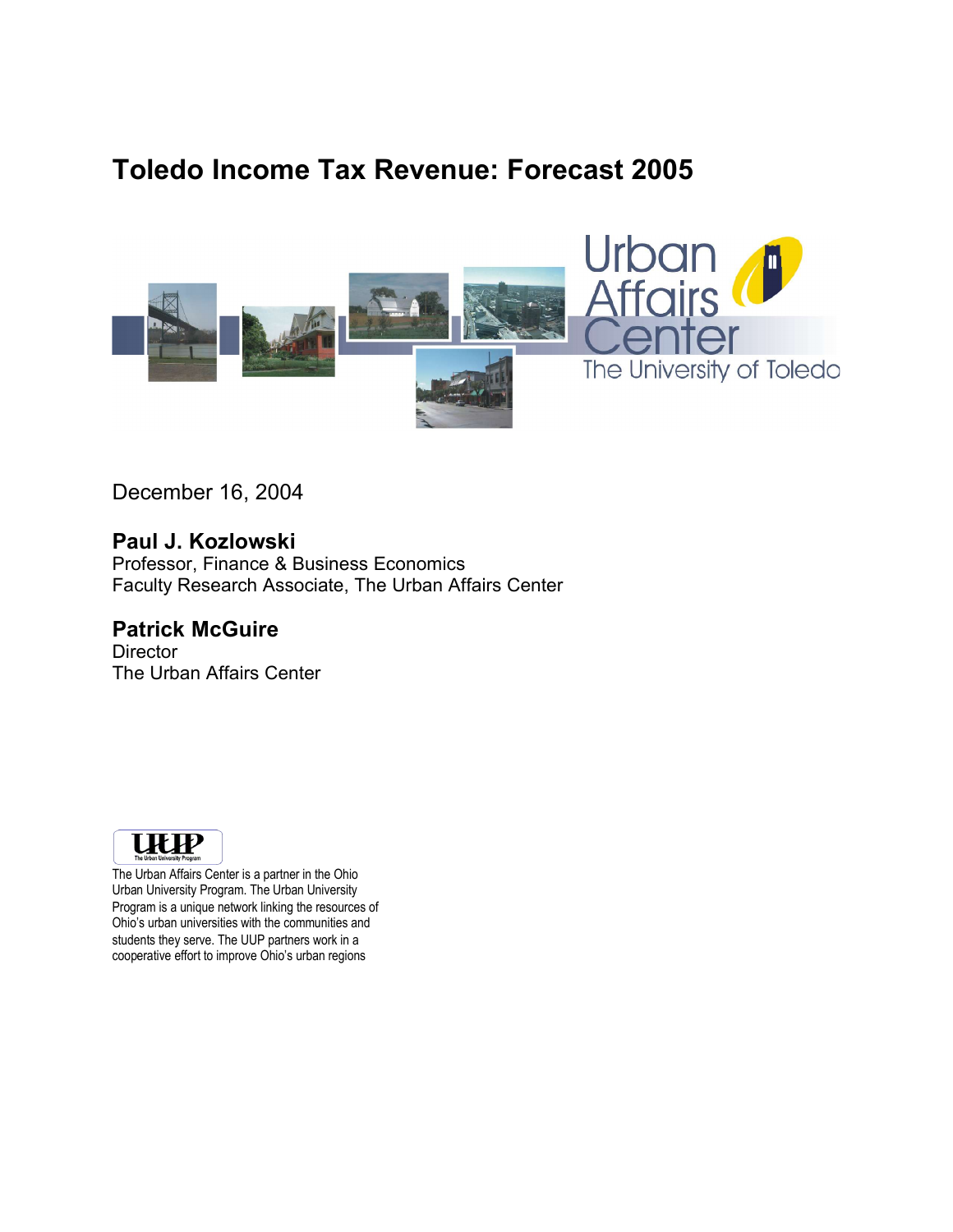Prepared for Toledo City Council December 16, 2004

By The University of Toledo Urban Affairs Center

**Paul J. Kozlowski** Professor, Finance & Business Economics Faculty Research Associate, The Urban Affairs Center

#### **Patrick McGuire** Director, The Urban Affairs Center

**The University of Toledo Urban Affairs Center 2801 W. Bancroft St. Toledo, Ohio 43606 4195303591 E-Mail: uac@utoledo.edu**

**This publication is available for download at the Urban Affairs Center website: HTTP://uac.utoledo.edu**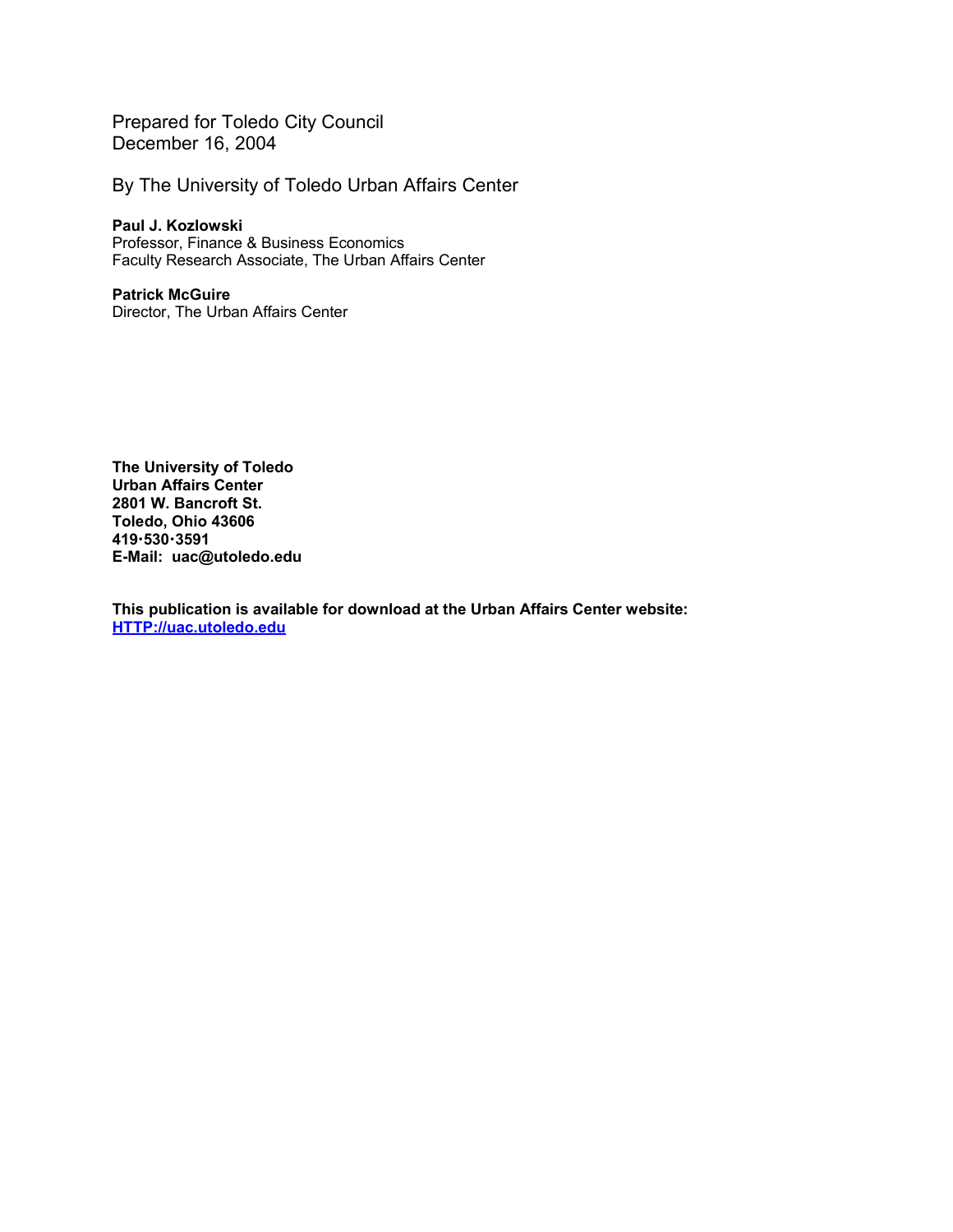## **Table of Contents**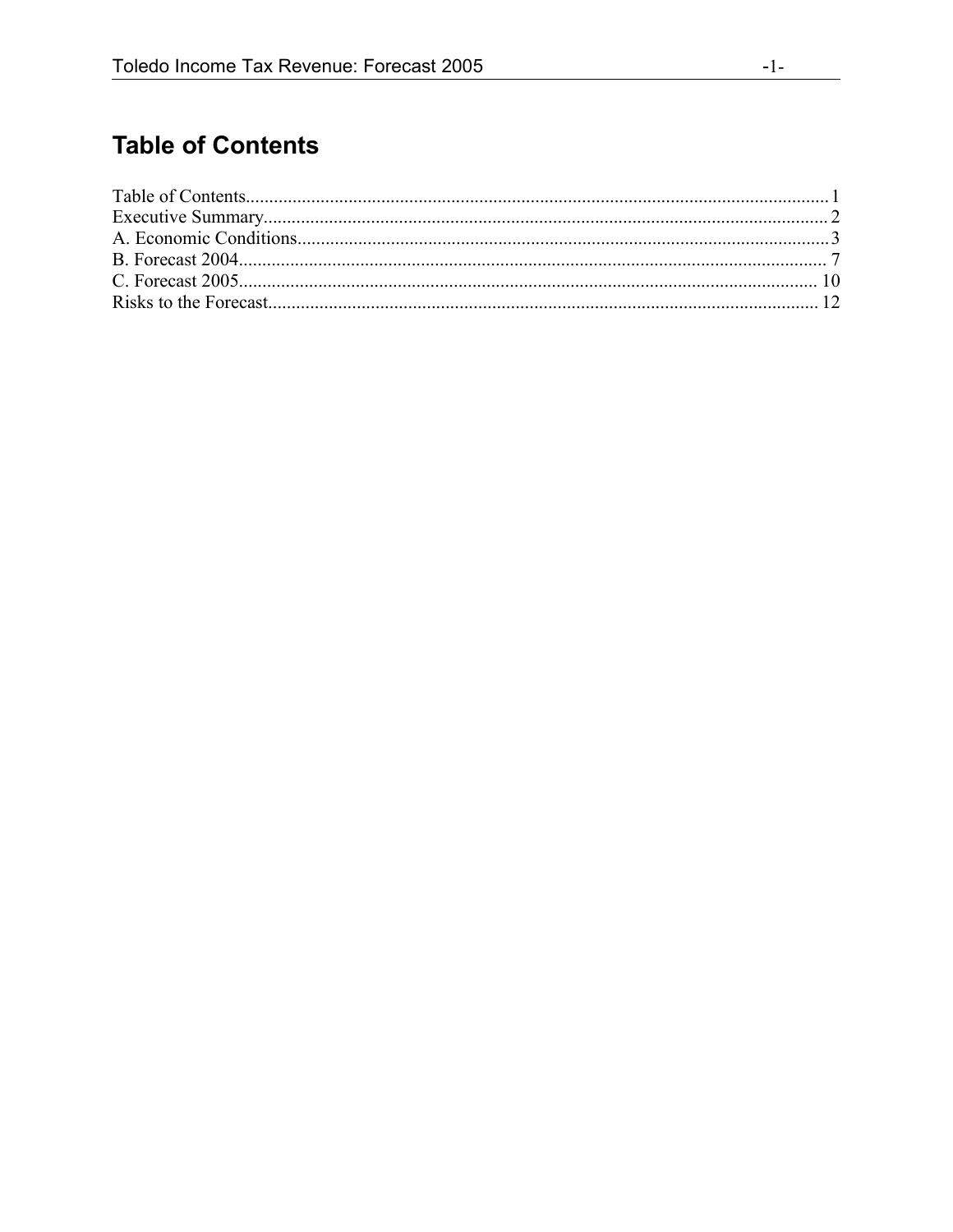### **Executive Summary**

National economic conditions continued to improve this year: increased production and sales, low inflation and low interest rates. Employment grew little, however. While local business conditions improved during the second-half of 2004 as forecast last year, those improvements have not translated into job growth yet.

Our forecast a year ago was too optimistic and the predicted rise in withholding revenue did not materialize. Based on data through the third quarter, the City can expect withholding revenue to be about \$134.4 million in 2004; that is 1.3% below the amount collected in 2003. The \$1.7 million decline in withholding revenue is attributable to a downside risk we cited in last year's forecast: **Continued weak labor market conditions that limit jobs and income growth nationwide and in the Toledo area**.

A jobless recovery from the 2001 recession accounts for the drop in the City's income tax revenue this year. Lack of job growth had a severe negative impact on the amount of withholding, City's major source of income tax revenue. Although our forecast shows a gain in tax revenue from business income during 2004, the City's total income tax revenue will be down nearly \$700,000 this year. Unfortunately, this lower amount of income tax revenue sets the stage for the City going forward into 2005.

|      |               | Percent |                 | Percent |            | Percent |             | Percent |
|------|---------------|---------|-----------------|---------|------------|---------|-------------|---------|
|      | Withholdina   | change  | <b>Business</b> | change  | Individual | change  | Total       | change  |
| 1998 | 125, 178, 347 | 1.3     | 15,904,590      | 0.3     | 3,421,660  | 4.2     | 144,504,597 | 1.3     |
| 1999 | 130,843,903   | 4.5     | 15,645,820      | $-1.6$  | 3,680,593  | 7.6     | 150,170,316 | 3.9     |
| 2000 | 134,806,279   | 3.0     | 15,287,726      | $-2.3$  | 3,736,243  | 1.5     | 153,830,248 | 2.4     |
| 2001 | 132,688,940   | $-1.6$  | 13,228,732      | $-13.5$ | 4,993,735  | 33.7    | 150,911,407 | $-1.9$  |
| 2002 | 133,577,209   | 0.7     | 14, 156, 273    | 7.0     | 6,231,758  | 24.8    | 153,965,240 | 2.0     |
| 2003 | 136, 189, 345 | 2.0     | 13,315,649      | $-5.9$  | 5,607,526  | $-10.0$ | 155,112,520 | 0.7     |
| 2004 | 134,445,002   | $-1.3$  | 14,374,286      | 8.0     | 5,605,873  | 0.0     | 154,425,161 | $-0.4$  |
| 2005 | 135,779,126   | 1.0     | 14,508,173      | 0.9     | 5,732,995  | 2.3     | 156,020,294 | 1.0     |

#### **Toledo Income Taxes - Forecasts are bold.**

Slow job growth will limit increases in income tax revenue next year. Our forecast shows total income tax revenue rising 1.0% in 2005 to \$156 million. The \$1.6 million increase comes from a rebound in withholding revenue. Our forecasts for gains in all sources of income tax are small, however. Recovery is expected to continue next year, but our forecast puts income tax revenue only 1.4% above its pre-recession level in 2000. That is a \$2.2 million increase over the last five years. The lack of growth in income tax revenue represents a problem for the City going into 2005.

The 2005 forecast is restrained by a low probability of significant improvements in local employment conditions next year. The jobless recovery experienced here has taken a toll on the City's income tax revenue. Our forecast for a 1% rise in total income tax revenue forecast for next year is positive but cautious.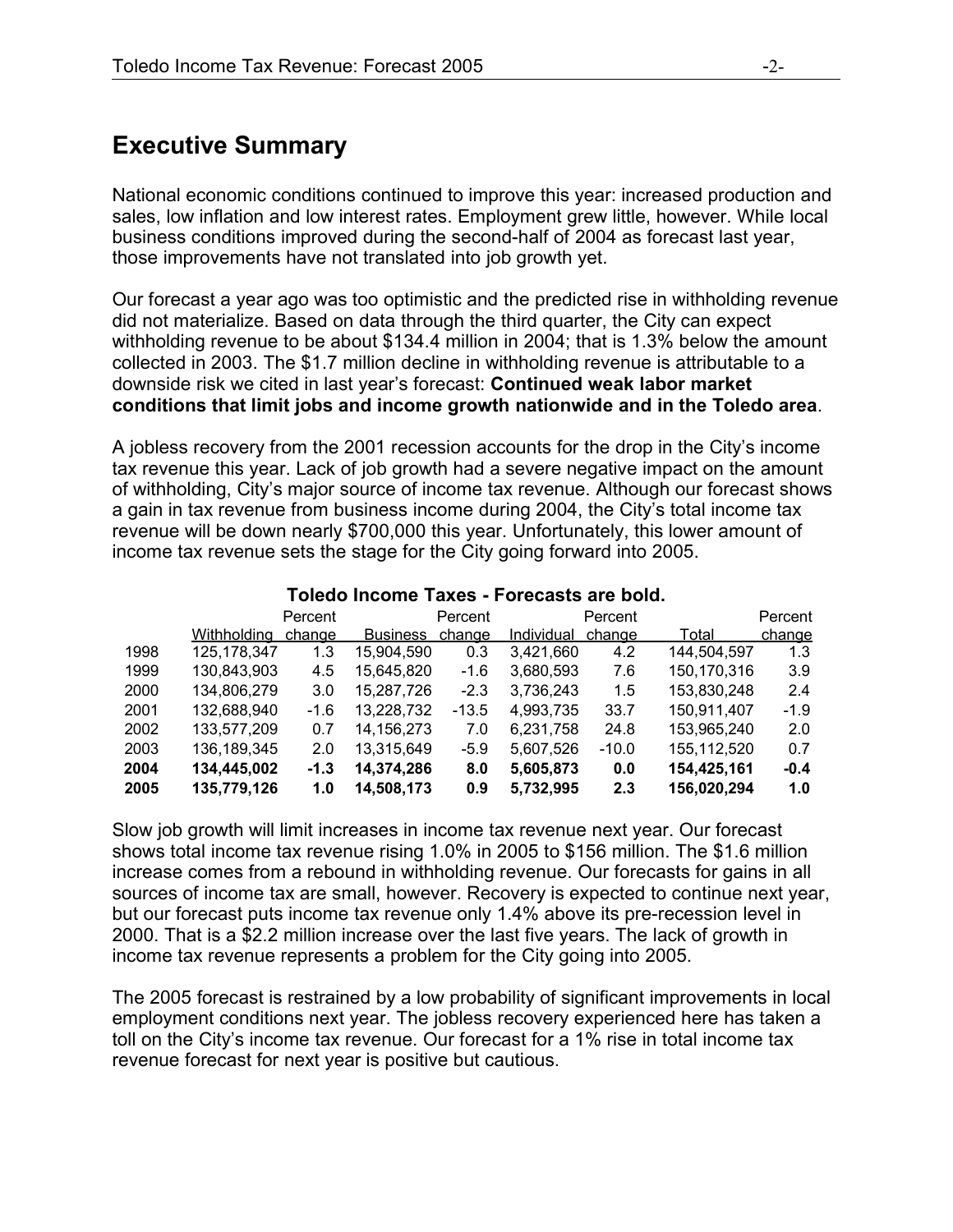## **A. Economic Conditions**

Last year's forecast cited: "Continued weak labor market conditions that limit jobs and income growth nationwide and in the Toledo area," as a major downside risk for Toledo's economy in 2004. That is exactly what occurred and the result was a loss of income tax revenue for the city. Although the short and mild national recession ended in November 2001, a strong recovery has not occurred in Toledo. In fact, the distinguishing characteristic of the recent recession in Toledo has been its length, especially with respect to jobs which have not rebounded. While fundamental economic conditions improved during 2004, especially in terms of national production, employment conditions remained weak here. This had a direct negative impact on the City's income tax revenue, especially for withholdings on wages and salaries that account for 88% of total income tax revenue.



**Figure 1: Toledo Metro Wage & Salary Employment (SA, thousands)**

Source: Ohio Bureau of Labor Market Information and Paul Kozlowski, University of Toledo.

Figure 1 illustrates the current slump in employment. In the Toledo metro area it has fallen for 14 quarters, or three and one-half years, compared to only 6 quarters in 1990- 91. The failure of employment to rebound from the 2001 recession is the major factor accounting for the falloff in the City's income tax revenue this year. While there was a slight gain in the third quarter of 2004, the anticipated recovery in local employment simply did not occur this year. Even at the pace recorded after the 1990-91 recession, the Toledo area will not regain jobs lost since 2001 for at least two more years. So far, however, there are few signals that local jobs will grow at that pace.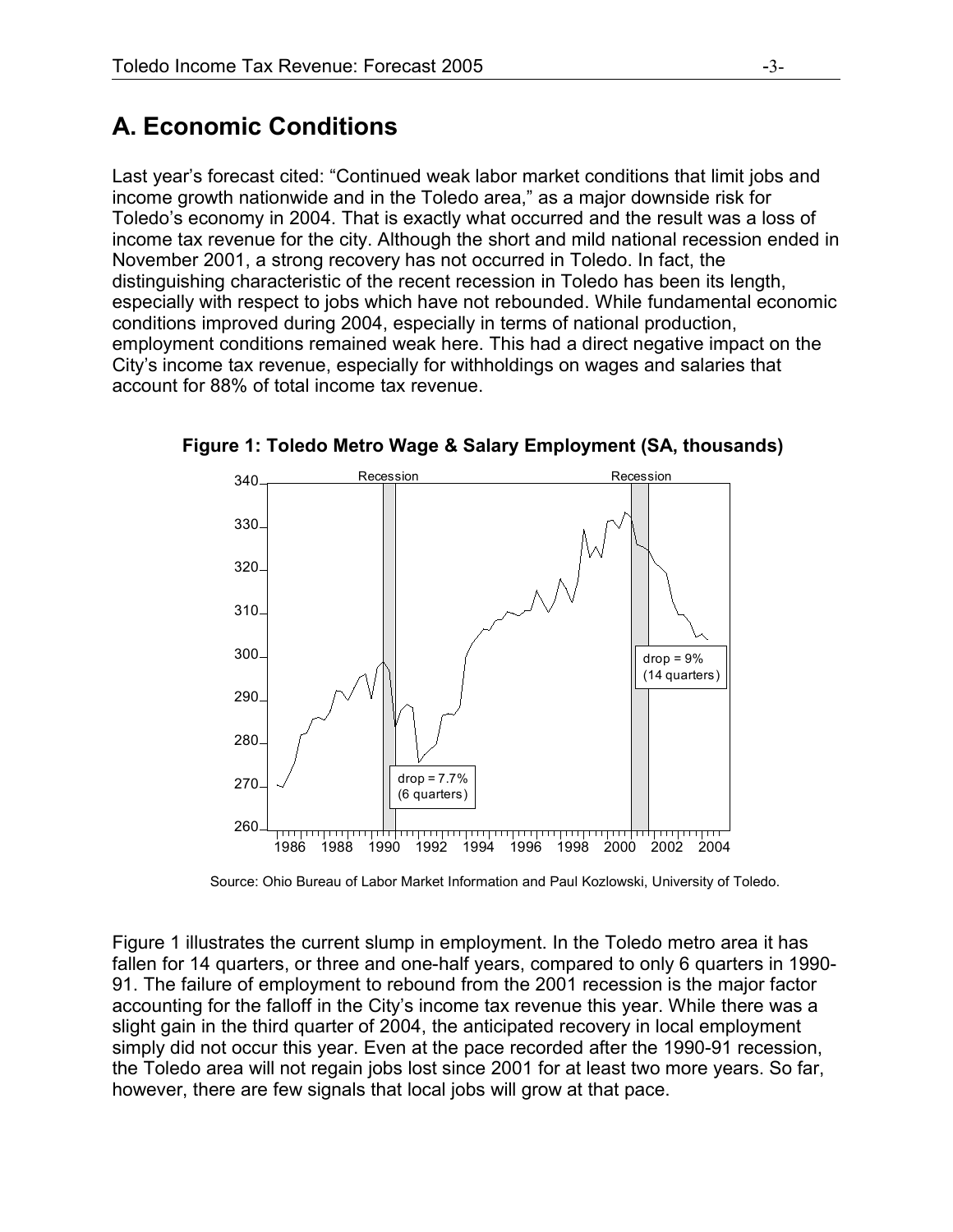

**Figure 2: Toledo Metro Annual Employment (thousands)**

The long-term employment situation is captured in Figure 2. Since 1986 manufacturing employment has declined 0.7% per year. It is about 22% below its pre-recession level recorded more than four years ago. The loss is about 10,000 manufacturing jobs in the last four years. The upward trend in total wage and salary employment since 1986 is a slow 0.8% per year. The slump in local employment during the last four years has had a direct negative impact on income tax revenue.

Improved local business conditions point to job gains for 2005. National forecasts show increases in payroll employment of about 1% this year and 1.5% for 2005. Those are modest increases nationwide which translate into only slight gains for the Toledo area. The slump in employment in the Toledo area may have bottomed out during the summer of 2004, but it will take more than five years for local employment to regain its pre-recession level at the very slow upward pace observed this summer.

Our outlook is for modest economic improvement in 2005. Local employment remains a concern, and a return to growth of the mid-1990s is highly unlikely next year.

Source: Ohio Bureau of Labor Market Information and Paul Kozlowski, University of Toledo.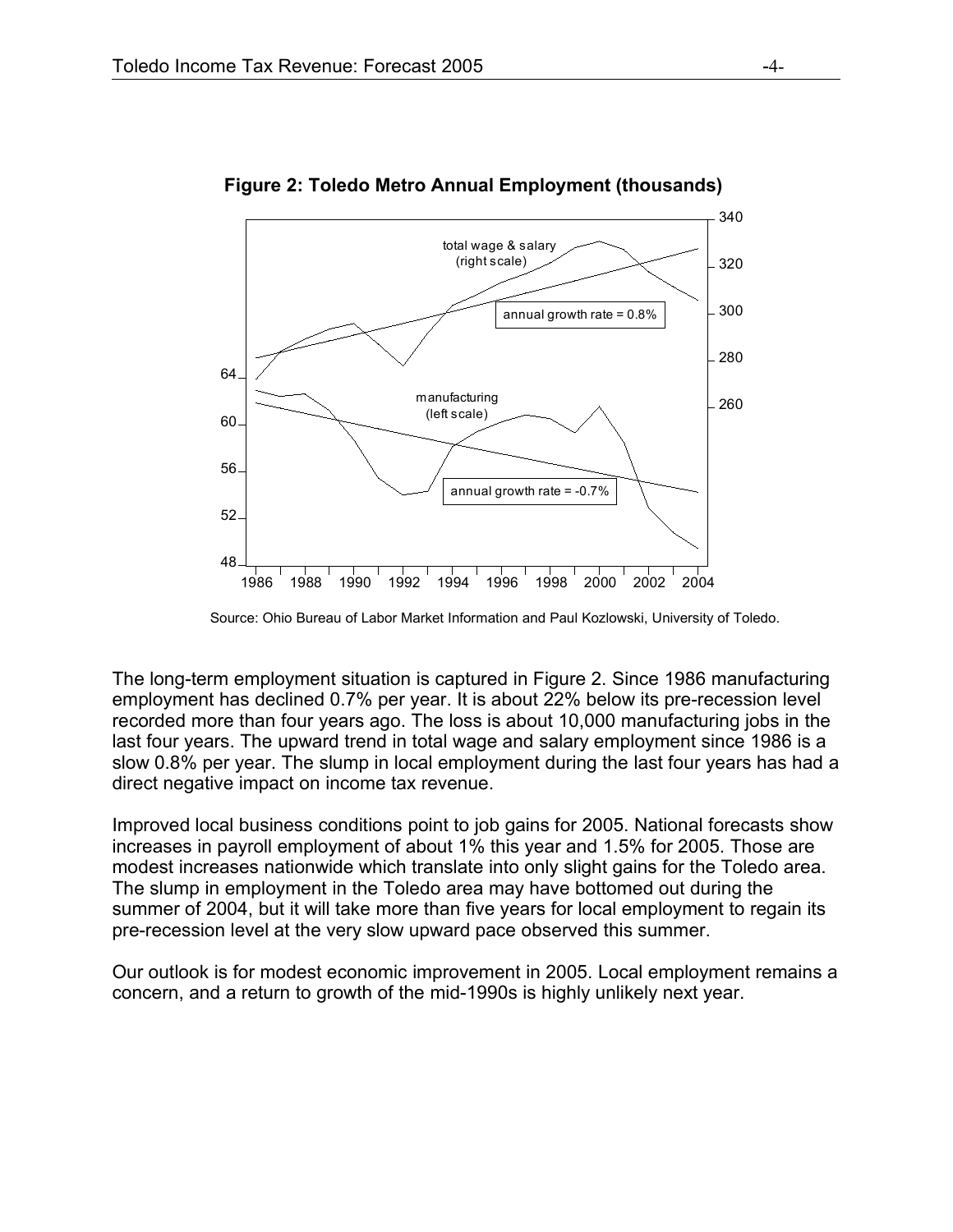

**Figure 3: Toledo Metro Initial Claims for Unemployment Insurance**

Figure 3 shows declines in initial claims for unemployment insurance in the Toledo area for 2003 and 2004. The declines are very small, however, and claims remain at a relatively high level this year. The failure of claims to drop significantly is another indicator of weak employment conditions here. Our analysis anticipates another drop in claims for unemployment insurance during 2005, but weak local labor market conditions are likely to limit declines.

Source: Ohio Bureau of Labor Market Information.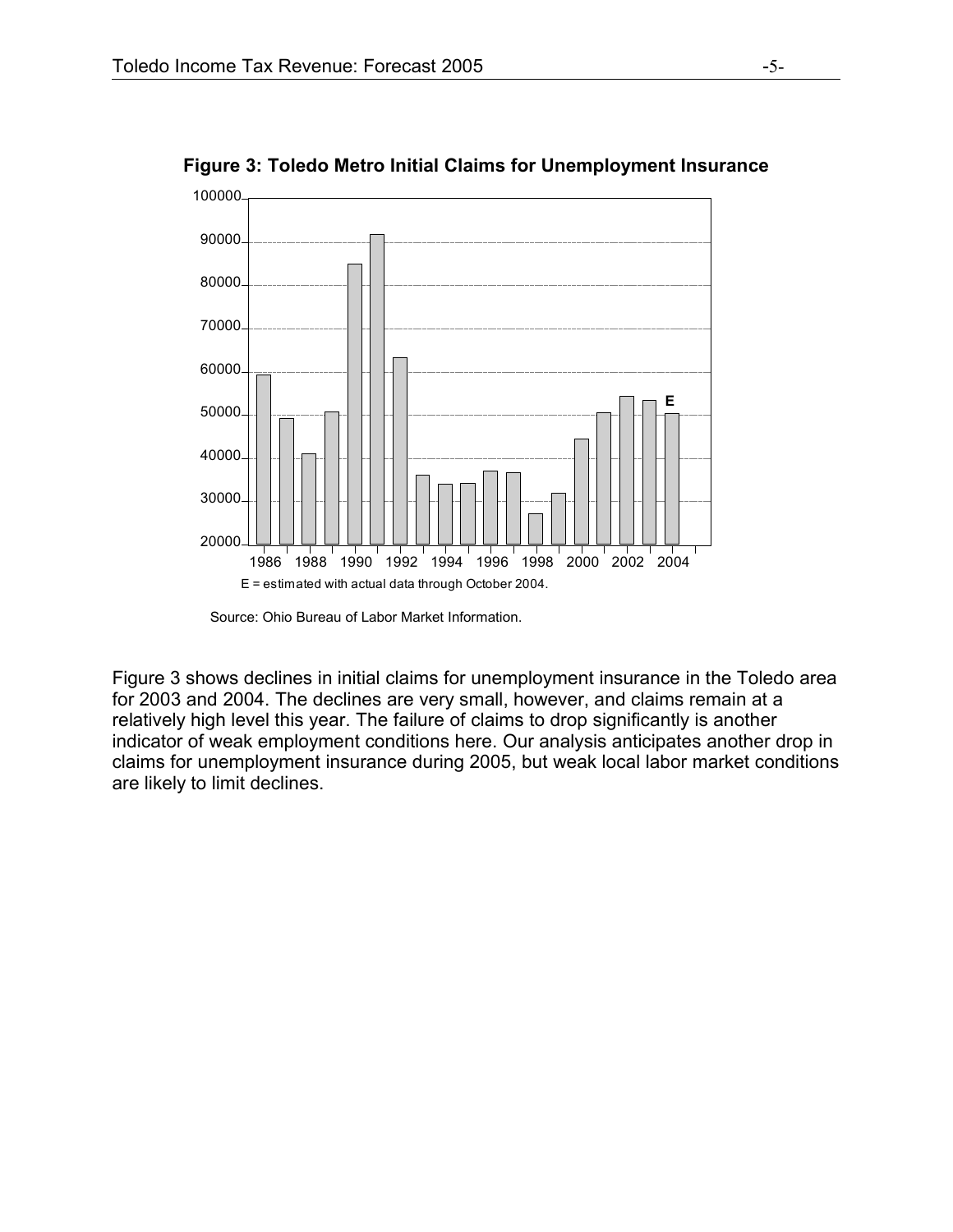

**Figure 4: Toledo Metro Index of Leading Indicators (1996 = 100)**

Source: Paul Kozlowski, Department of Finance & Business Economics, University of Toledo.

Signals of local economic recovery picked up strength during the third quarter of 2004. The Toledo index of leading indicators shown in Figure 4 rose 3.9% during the July-September period, its strongest gain since the end of the national recession in 2001. For the third quarter of 2004, the index equaled 106.1 (1996 = 100), its highest level in four years.

The Toledo index of leading indicators has six components: local initial claims for unemployment insurance, the average workweek in local manufacturing, local residential housing units authorized by building permit, new orders for local manufactured goods, light vehicle sales nationwide, and the University of Michigan's index of consumer sentiment. All six moved favorably during the third quarter. New orders for local manufactured goods and residential housing units authorized by building permit recorded strong gains at 17% and 16%, respectively. Initial claims for unemployment insurance in the Toledo metropolitan area dropped 12% during the summer months, while the average workweek in local manufacturing industries inched up slightly to 42.4 hours. In addition, nationwide sales of light vehicles rose 3.6% and the University of Michigan's index of consumer sentiment increased 3.4%.

Upward momentum in the Toledo index of leading indicators suggests improvement in the local economy into 2005. It is a qualified positive economic outlook because slow job growth is likely to limit gains in the City's income tax revenue next year.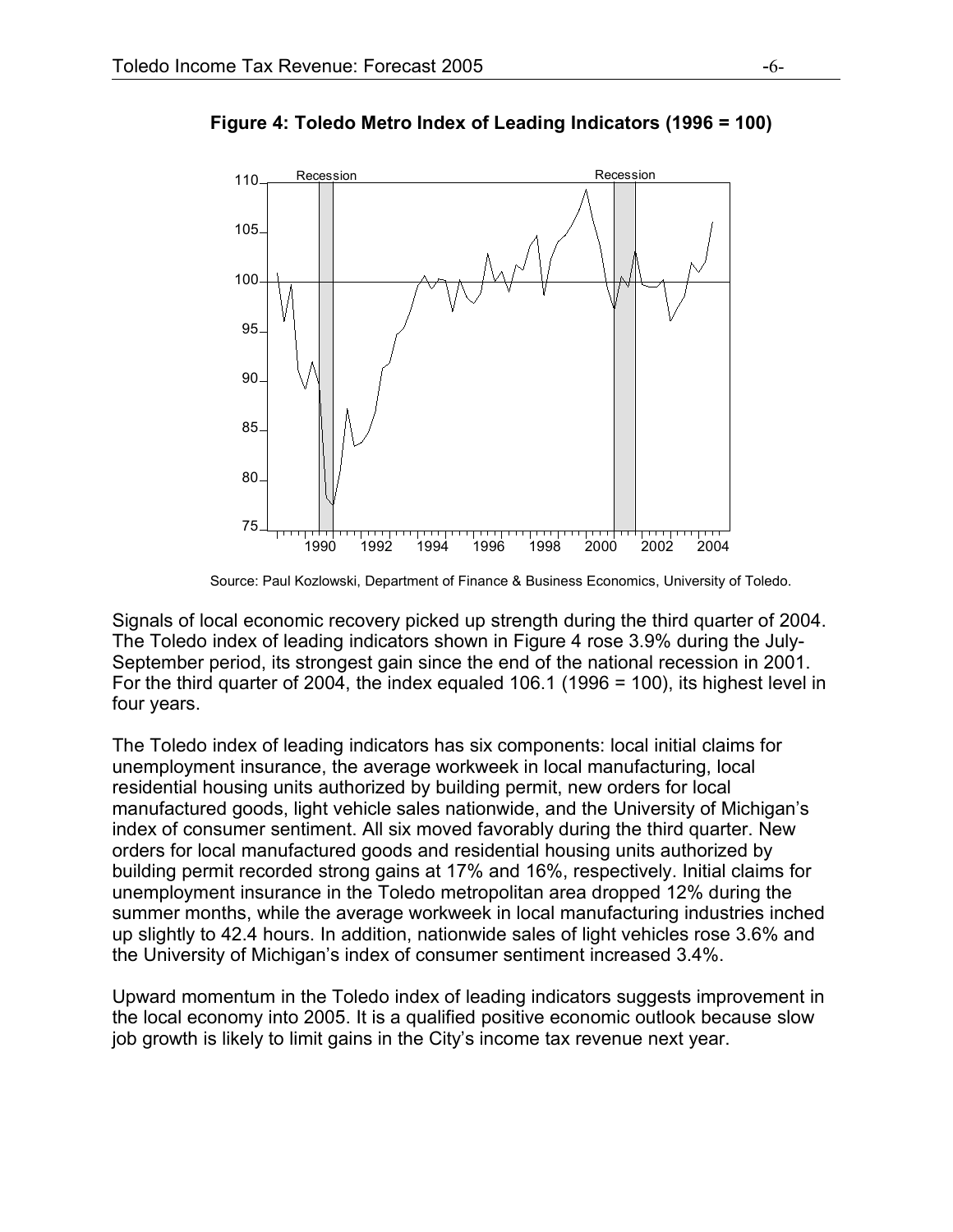### **B. Forecast 2004**

A review of our forecast from last December shows 2003 income tax withholding predicted at \$135,423,108, a 1.4% gain from 2002. Actual 2003 withholding revenue turned out to be \$136,189,345. That was an under-prediction of only \$766,237 or 0.6% for the City's major source of income tax revenue.

Our forecasting record for 2004 was not that good, however; we were too optimistic about economic conditions and the growth of income tax revenue. A year ago, we predicted withholding tax revenue of \$139,719,496 for 2004. Based on data through the third quarter we expect the City's withholding revenue to be \$134,445,002. The difference of \$5,274,494, a 3.9% over-prediction, is the result of the downside risk cited in last year's forecast: **Continued weak labor market conditions that limit jobs and income growth nationwide and in the Toledo area** (p. 14). That is exactly what happened this year: employment failed to recover in 2004 at the pace predicted; that weakness showed up nationwide and in the Toledo area. The result for the City is a drop in withholding tax revenue this year.

The forecast for the fourth quarter of 2004 uses updated information available through November 2004. Table 1 shows the quarterly income tax revenue from withholdings generated by our DQF procedures that account for long-term trend, the business cycle, and seasonal movements in the City's revenue. The forecast for 2004 shows a 1.3% drop in withholding revenue, an actual loss of revenue of \$1.7 million this year. For the third year of a national economic recovery, not only is it highly unusual but it also sets a lower base going forward into 2005. The revenue loss in 2004 represents a severe, unexpected negative change for the City's financial condition.

|        |   | Withholding<br>(sa) | Seasonal<br>Index | Re-<br>Seasonalized | Withholding<br>(nsa) | Annual<br>Percent<br>Change |
|--------|---|---------------------|-------------------|---------------------|----------------------|-----------------------------|
|        |   |                     |                   |                     |                      |                             |
| 2004   |   |                     |                   |                     | 34,641,916           |                             |
|        |   |                     |                   |                     | 31.149.815           |                             |
|        | 3 |                     |                   |                     | 32,744048            |                             |
|        | 4 | 34,221,031          | 1.049332          | 35,909,223          | 35,909,223           |                             |
| Annual |   |                     |                   |                     | 134.445.002          | -1.3                        |

### **Table 1: Toledo Quarterly Income Taxes – DQF forecasts are bold.**

Notes: sa = seasonally adjusted; nsa = not seasonally adjusted.

Forecasts in bold were generated by the DQF procedure outlined to City Council in *City of Toledo Payroll Tax Revenue: Annual Budget Projections and Long-term Trends*, UT-Urban Affairs Center, October 2000.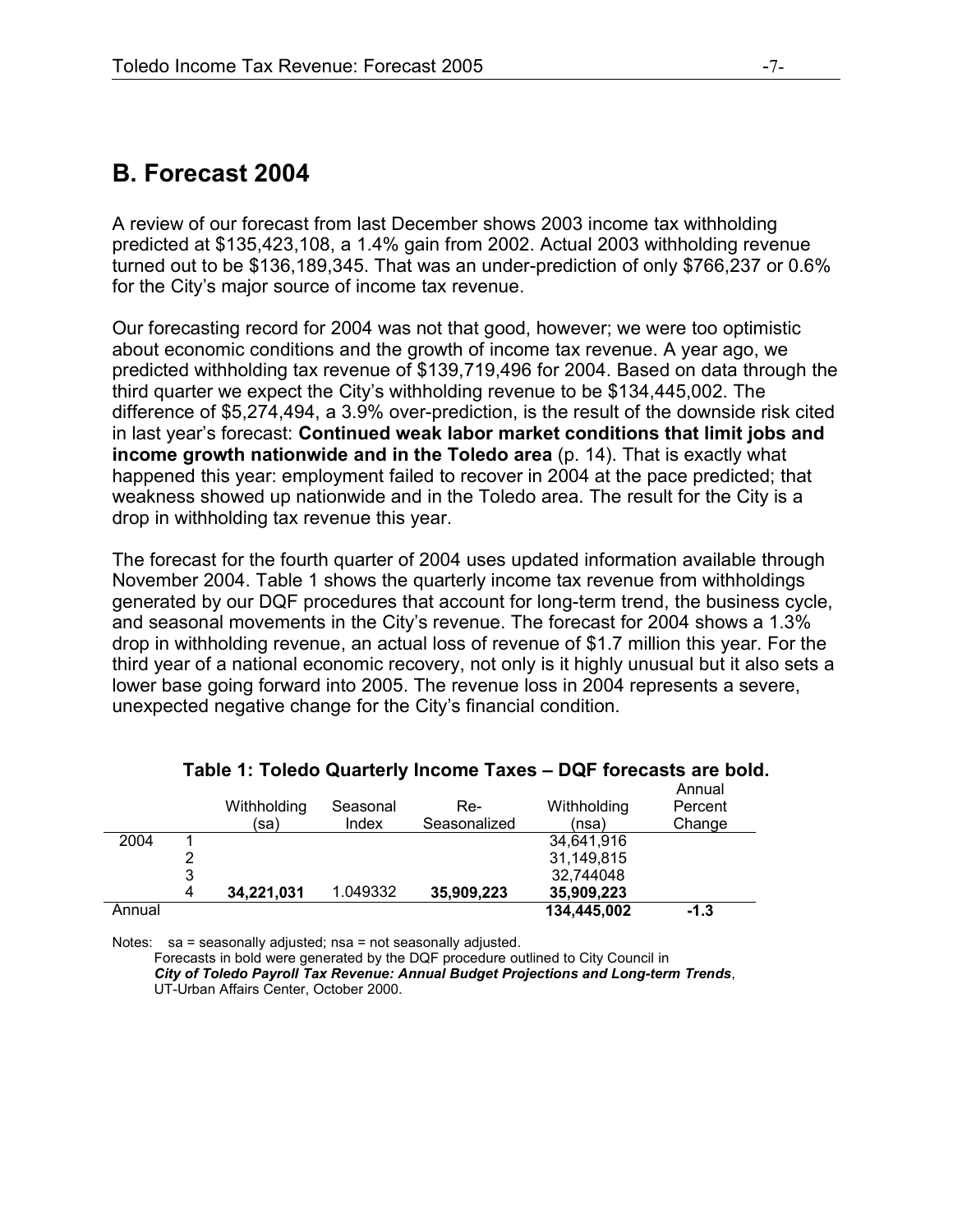Based on our current forecast for total income tax revenue of \$154,425,161 for 2004, last year's forecast over-predicted the City's revenue by 2.5%, or about \$3.9 million. The poor performance of withholding tax revenue accounts for that error. Table 2 shows the three income tax categories. Our updated forecast predicts a loss in total income tax revenue of \$687,359 this year. Although that represents a small 0.4% drop, it follows a slight 0.7% gain in 2003.

|        |                          | Withholding<br>(nsa) | <b>Business</b><br>Income (nsa) | Individual<br>Direct Pays (nsa) | Total<br>(nsa)                                       | Annual<br>Percent<br>Change |
|--------|--------------------------|----------------------|---------------------------------|---------------------------------|------------------------------------------------------|-----------------------------|
| 2003   |                          | \$136,189,345        | \$13,315,649                    | \$5,607,526                     | \$155,112,520                                        | 0.7                         |
| 2004   | $\overline{2}$<br>3<br>4 | 35,909,223           | 2,979,183                       | 686,631                         | 39,459,454<br>38,623,485<br>36,767,183<br>39,575,039 |                             |
| Annual |                          | 134,445,002          | 14,374,286                      | 5,605,873                       | \$154,425,161                                        | - 0.4                       |

#### **Table 2: Toledo Quarterly Income Taxes – Forecasts are bold.**

Notes: sa = seasonally adjusted; nsa = not seasonally adjusted.

Forecasts in bold were generated by the DQF procedure outlined to City Council in *City of Toledo Payroll Tax Revenue: Annual Budget Projections and Long-term Trends*, UT-Urban Affairs Center, October 2000.

A predicted loss of \$1,744,343 in withholding tax revenue is partially offset by a gain of \$1,058,637 from the business income tax category. A year ago, we forecast a pickup in business tax revenue for this year. Based on data through the third quarter of 2004, we anticipate a rise in business income tax revenue that will exceed last year's forecast. It represents a positive financial impact for the City during 2004. Business tax revenue accounts for less than 10% of total revenue, however, and its growth is erratic. Rising business profits this year generated more revenue for the City. Financial outlooks show corporate profits rising again next year. Improved business financial conditions, however, have not translated into significant job growth yet.

The current forecast for revenue collected from individuals in 2004 is close to the prediction a year ago. At \$5,605,873 for 2004, the revenue collected from individuals is almost equal to the amount collected in 2003. Economic recovery and the City's enhanced procedures contributed to improved collections from this source. Even with weak labor market conditions here, tax collections from individuals are about \$2,000,000 above the amounts recorded during the boom years in the 1990s. It should be noted, however, that there has been no growth from this source in the last three years, and that our current forecast in Table 2 leaves individual income tax revenue about \$600,000 below the amount collected in 2002.

If the City's total income tax revenue grew at its long-term growth rate, then revenue projected for 2004 would be just over \$168 million. Our forecast for 2004 indicates that the City's income tax revenue will be about \$14 million below that amount.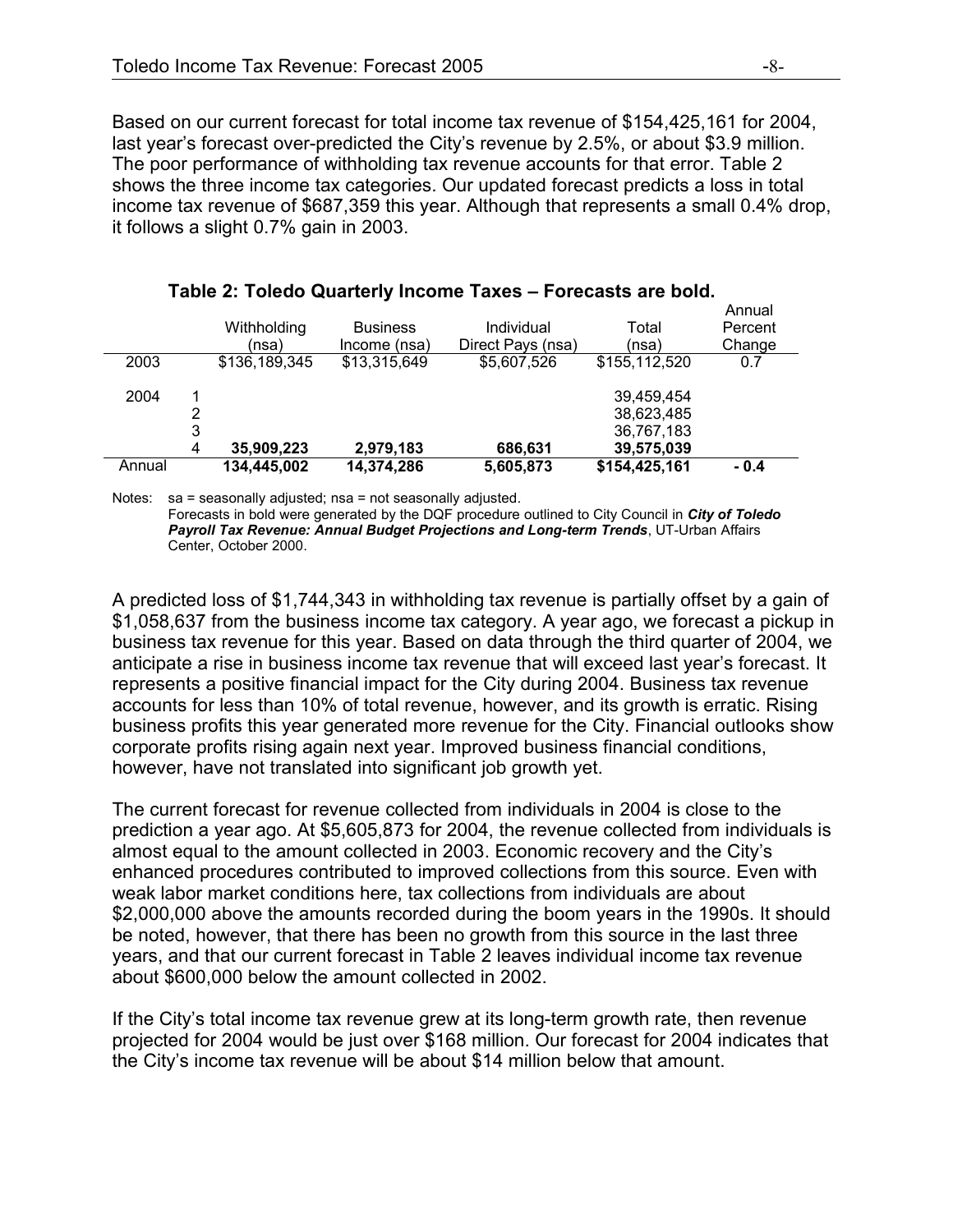Table 2 showed that the drop in withholding tax revenue accounts for the loss in total income tax revenue this year. Figure 5 illustrates the yearly changes in metro employment and in the City's withholding tax revenue.



**Figure 5: Annual Percent Change – Tax Revenue and Employment**

Job losses over four years have taken a toll on the City's revenue from the withholding category. As noted earlier, the duration of job declines here distinguishes the recent local slump from past episodes. Weak employment conditions represent the major factor constraining the City's income tax revenue growth going forward. The Ohio Bureau of Labor Market Information shows employment in the Toledo metro area down about 22,000 jobs this year from the high recorded in 1999. If local employment expands at the national rate of about 1.5% forecast for 2005, then it will be up 4,500 jobs next year in the Toledo metro area. Nevertheless, even the most optimistic outlook for the Toledo area will not show a pickup of 3000-4000 higher-paying manufacturing jobs during 2005.

The last four years have been difficult on the City's income tax revenue. Weak local employment conditions and the lack of growth in revenue this year suggest that 2005 will be another tough year for income tax revenue.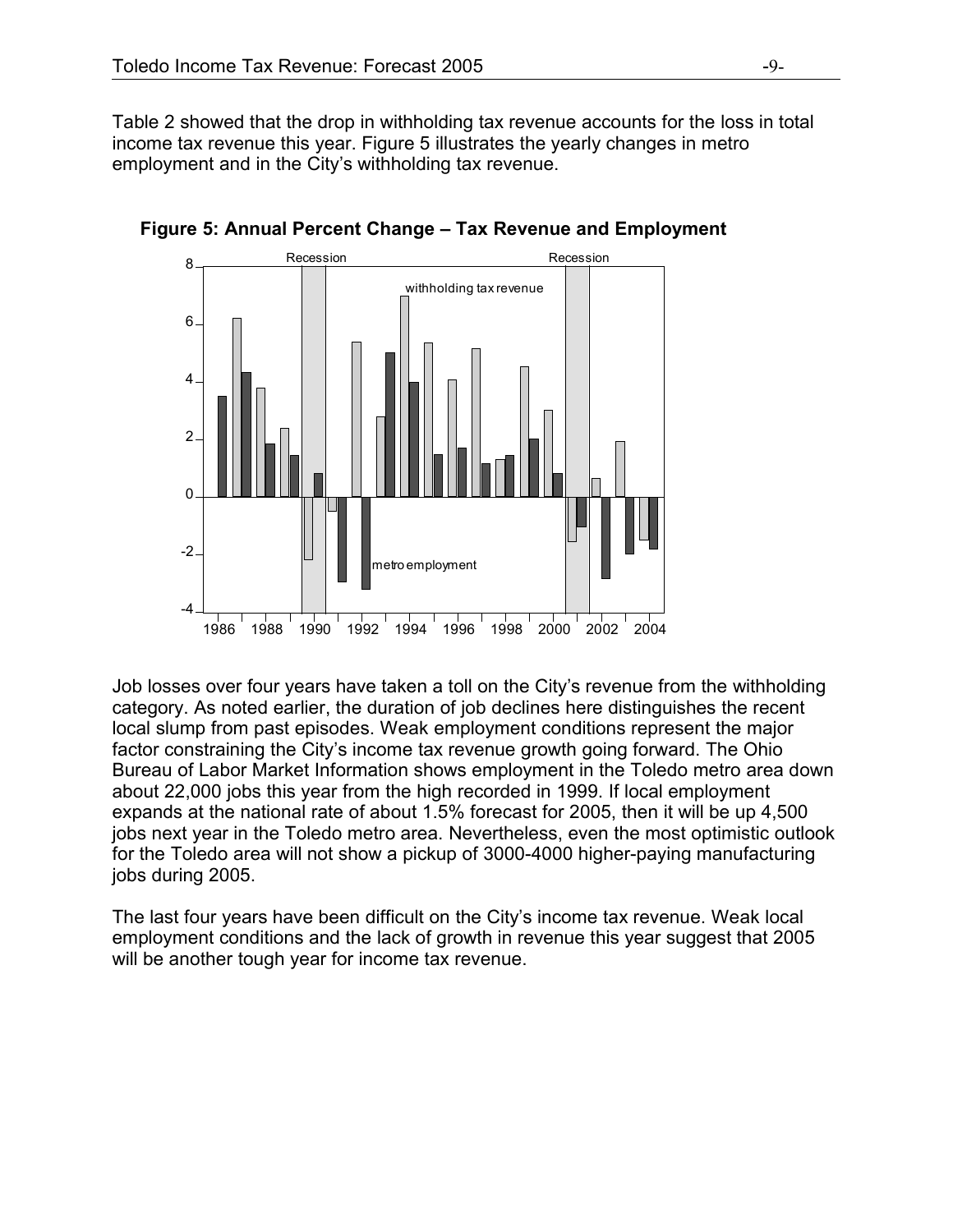### **C. Forecast 2005**

The City's income tax revenue has stagnated over the last two years. The average total income tax revenue for 2003 and 2004 is just under \$154.8 million, up only slightly from the \$154 million collected in 2002. Moreover, for 2004 we predict the City's total income tax revenue to be \$154.4 million, up only 0.4% from the 2000 pre-recession high of \$153.8 million. In 2004 the City finds itself with only about \$500,000 more in income tax revenue than it had four years ago. Stagnation occurred in all income tax revenue sources. Our forecast for withholding, which accounted for 88% of total income tax revenue in 2003, is \$134.4 million for 2004, leaving the City's largest source of revenue \$500,000 short of collections in 2000. A year ago our forecast for revenue from withholding was too optimistic. As noted earlier, that is due directly to weak economic recovery here with no rebound in employment.

|      |               | %      |                 | %             |             | %             |               | $\%$   |
|------|---------------|--------|-----------------|---------------|-------------|---------------|---------------|--------|
|      | Withholding   | change | <b>Business</b> | <u>change</u> | Individual  | <u>change</u> | Total         | change |
| 1989 | \$95,011,996  | 2.4    | \$9,292,927     | $-35.0$       | \$2,396,757 | $-2.4$        | \$106,701,680 | $-2.6$ |
| 1990 | 92,919,354    | $-2.2$ | 12,766,213      | 37.4          | 2,294,258   | $-4.3$        | 107,979,825   | 1.2    |
| 1991 | 92,452,379    | $-0.5$ | 9,963,000       | $-22.0$       | 2,454,651   | 7.0           | 104,870,030   | $-2.9$ |
| 1992 | 97,428,524    | 5.4    | 10,445,009      | 4.8           | 2,549,443   | 3.9           | 110,422,976   | 5.3    |
| 1993 | 100,159,047   | 2.8    | 12,805,217      | 22.6          | 2,790,750   | 9.5           | 115,755,014   | 4.8    |
| 1994 | 107,147,988   | 7.0    | 14,813,612      | 15.7          | 3,013,485   | 8.0           | 124,975,085   | 8.0    |
| 1995 | 112,883,989   | 5.4    | 13,743,551      | $-7.2$        | 3,161,220   | 4.9           | 129,788,760   | 3.9    |
| 1996 | 117,494,951   | 4.1    | 17,829,958      | 29.7          | 3,161,798   | 0.0           | 138,486,707   | 6.7    |
| 1997 | 123,559,489   | 5.2    | 15,856,452      | $-11.1$       | 3,284,787   | 3.9           | 142,700,728   | 3.0    |
| 1998 | 125, 178, 347 | 1.3    | 15,904,590      | 0.3           | 3,421,660   | 4.2           | 144,504,597   | 1.3    |
| 1999 | 130,843,903   | 4.5    | 15,645,820      | $-1.6$        | 3,680,593   | 7.6           | 150,170,316   | 3.9    |
| 2000 | 134,806,279   | 3.0    | 15,287,726      | $-2.3$        | 3,736,243   | 1.5           | 153,830,248   | 2.4    |
| 2001 | 132,688,940   | $-1.6$ | 13,228,732      | $-13.5$       | 4,993,735   | 33.7          | 150,911,407   | $-1.9$ |
| 2002 | 133,577,209   | 0.7    | 14,156,273      | 7.0           | 6,231,758   | 24.8          | 153,965,240   | 2.0    |
| 2003 | 136,189,345   | 2.0    | 13,315,649      | $-5.9$        | 5,607,526   | $-10.0$       | 155,112,520   | 0.7    |
| 2004 | 134,445,002   | $-1.3$ | 14,374,286      | 8.0           | 5,605,873   | 0.0           | 154,425,161   | $-0.4$ |
| 2005 | 135,779,126   | 1.0    | 14,508,173      | 0.9           | 5,732,995   | 2.3           | 156,020,294   | 1.0    |

#### **Table 3: Toledo Income Taxes - Forecasts are bold.**

Source: Actual revenue from City of Toledo, Finance Department/Treasury Division. Forecasts in bold were generated by the procedures outlined to City Council in *City of Toledo Payroll Tax Revenue: Annual Budget Projections and Long-term Trends*, UT-Urban Affairs Center, October 2000.

For 2005, we anticipate continued economic recovery nationwide. Toledo's recovery will be considerably slower. On the positive side, however, we expect employment to rebound next year. The result is a 2005 forecast for total income tax revenue of \$156 million, up 1.0% from this year. A pickup of \$1.6 million next year comes mostly from a rebound in withholding tax revenue. While positive, the gains forecast for 2005 are small and considerably less than the long-run growth rate dating back to 1986. Figure 6 shows the City's income tax revenue performance since 1986. Our forecast puts total income tax revenue in 2004 and 2005 below its long-run trend levels.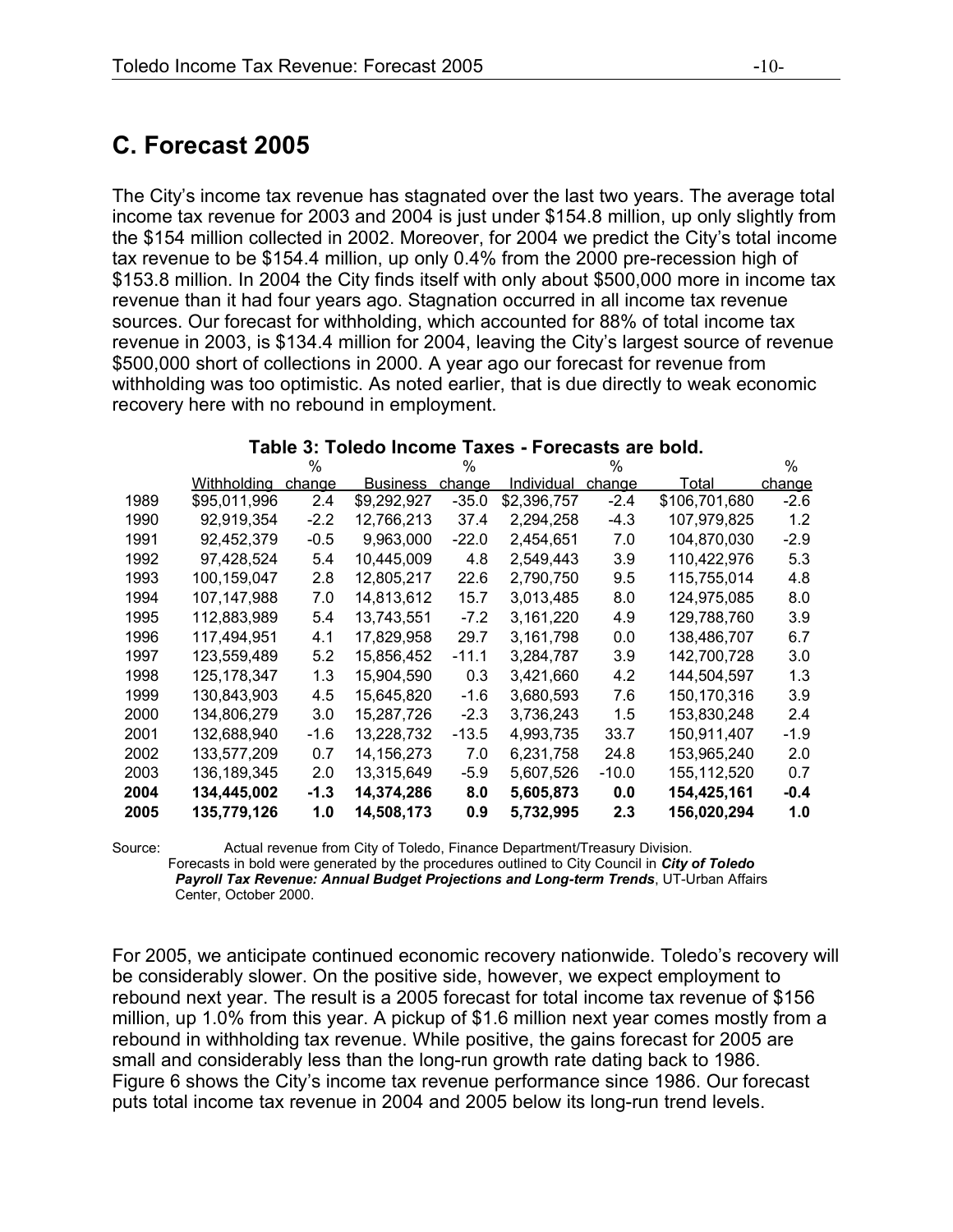Revenue growing below its trend is a direct consequence of the recession in the local economy followed by a very weak recovery here. Without the recession and weak recovery, growth of the City's income tax revenue at its long-term rate would have generated about \$173 million in 2005. Our forecast for 2005 is \$17 million below that level. With recovery expected to continue, the forecast for 2005 puts income tax revenue for next year 1.4% above the pre-recession level in 2000. That represents a predicted gain of only \$2 million for the five-year period 2000-2005. That is close to stagnation for income tax revenue.



**Figure 6: Annual Income Tax Revenue (millions)**

Source: City of Toledo, Finance Department/Treasury Division and Urban Affairs Center, University of Toledo.

Weak local economic and labor market conditions in 2004 caused recovery in the City's income tax revenue to stall. Although our forecast shows an increase for 2005, the City's total income tax revenue is likely to remain below its long-run trend for several years. Moreover, adjusted for inflation, the City is losing tax revenue.

Figure 7 illustrates income tax withholding. The recession caused a loss of \$2.1 million from this source and recovery as been very weak. Our forecast projects a gain for 2005; that will put withholding revenue 2.3% above its recession low in 2001. Four years after the recession in 1990-91 the City's withholding income tax revenue was up 21.5%.